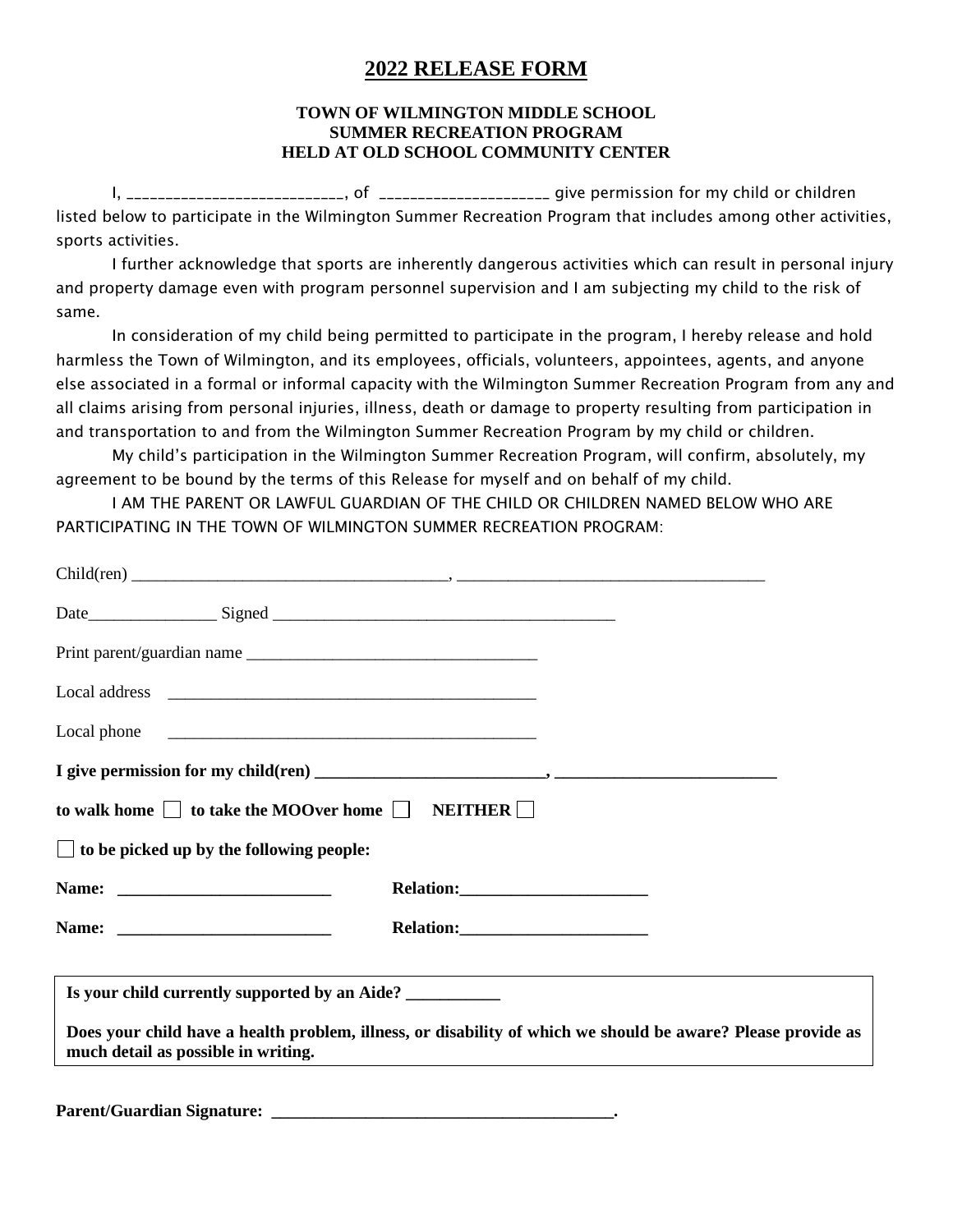## TOWN OF WILMINGTON VERMONT PO BOX 217, WILMINGTON, VT 05363-0217

### IN THE EVENT OF AN EMERGENCY

| Local phone                                                                                                                           |  |
|---------------------------------------------------------------------------------------------------------------------------------------|--|
| Cell phone                                                                                                                            |  |
| Work phone                                                                                                                            |  |
|                                                                                                                                       |  |
| Local phone<br><u> 1989 - Johann Stoff, deutscher Stoffen und der Stoffen und der Stoffen und der Stoffen und der Stoffen und der</u> |  |
| Cell phone<br><u> 1980 - Jan Berlinger, september 1980 - Jan Berlinger, september 1980 - Jan Berlinger, september 1980 - Jan Be</u>   |  |
| Work phone<br><u> 1980 - Jan Samuel Barbara, mendebat dan berasal berasal dalam pada tahun 1980 - Perangai dan berasal dalam b</u>    |  |

### EMERGENCY MEDICAL PERMISSION FORM

In case of a medical emergency and I am unable to be reached, I give permission for Wilmington Summer Recreation Program Personnel to seek medical aid for my child(ren).

| Doctor_____________________________        | Doctor's Phone Number_____________________ |                                             |  |  |
|--------------------------------------------|--------------------------------------------|---------------------------------------------|--|--|
| Dentist______________________________      |                                            | Dentist's Phone Number_____________________ |  |  |
| Important Medical History, allergies, etc. |                                            |                                             |  |  |
|                                            |                                            |                                             |  |  |
|                                            |                                            |                                             |  |  |
|                                            |                                            |                                             |  |  |